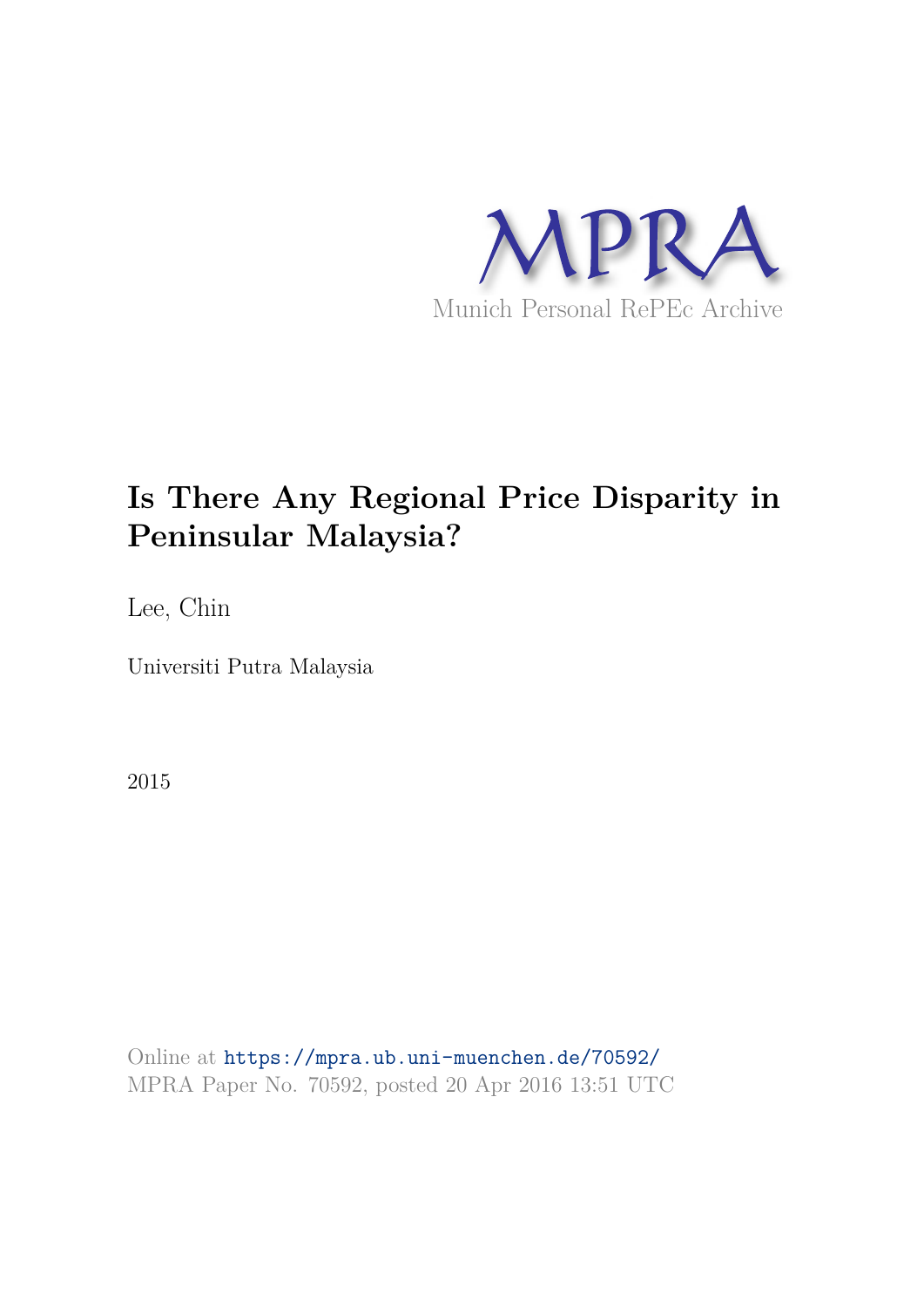# LEE CHIN<sup>1</sup>

**ABSTRACT –** This study examines whether there are significant differences in prices across four regions in Peninsular Malaysia, namely Northern, Central, Southern, and Eastern Peninsular Malaysia. Disaggregate monthly consumer price indices for twelve types of goods and services from July 2010 to February 2013 were analyzed. Based on the Levin and Lin (1993) panel unit root test, this study found statistical evidence of price convergence among the four zones for two-thirds of the price groups. Most importantly, price convergence exists for three major consumers' expenditures items: Food and Non-Alcoholic Beverages; Housing, Water, Electricity, Gas and Other Fuels; and Transport. Indeed, these eight price groups that converged comprised 83.6% of total consumer expenditures. Evidence of price convergence among these price groups suggests that Peninsular Malaysia markets are highly integrated. In addition, this study found that the half-life for the tradable goods is roughly 2-3 months and for nontradable goods about 5-10 months. These findings indicate that tradable goods prices adjust more rapidly than nontradable goods do.

**Keywords:** regional price disparity, price convergence, half-life, speed of adjustment, panel unit root test

# **INTRODUCTION**

Malaysia is a country located in Southeast Asia. It has a total landmass of  $329,847 \text{ km}^2$ separated by the South China Sea into two regions, Peninsular Malaysia and East Malaysia<sup>2</sup> (Figure 1). Peninsular Malaysia contains roughly 40 percent of its land area and East Malaysia 60 percent. According to World Development Indicators<sup>3</sup>, in 2012 the population of Malaysia was about 29.2 million, with 23.5 million (roughly 80%) living in Peninsular Malaysia. Peninsular Malaysia is generally more economically developed and home for the majority of Malaysia's population. Within Peninsular Malaysia, the West Coast is more developed, urbanized, and separated from the more rural East Coast by a mountain range - the Titiwangsa. Peninsular Malaysia can be divided into four regions, namely Northern Region, Central Region and Southern Region on the West Coast and Eastern Region on the East Coast of Peninsular Malaysia<sup>4</sup>.

The capital city Kuala Lumpur and the federal administrative centre Putrajaya are located in the Central Region of Peninsular Malaysia. The Central Region is the fastest growing region with a gross domestic product (GDP) of RM 290 billion (roughly USD 92 billion) in 2012 making up 39% of

<sup>1&</sup>lt;br><sup>1</sup> Lecturer, PhD, Department of Economics, Faculty of Economics and Management, Universiti Putra Malaysia, Serdang, 43400 UPM Selangor Darul Ehsan, Malaysia.

E-mail[: leechin@upm.edu.my](mailto:leechin@upm.edu.my) 

 $2$  Peninsular Malaysia consists of the following 11 states and two federal territories: Perlis, Kedah, Pulau Pinang, Perak, Selangor, Melaka, Negeri Sembilan, Johor, Pahang, Kelantan, Terengganu, the Federal Territory of Kuala Lumpur and the Federal Territory of Putrajaya. East Malaysia consists of the states of Sabah and Sarawak, and the Federal Territory of Labuan.

<sup>&</sup>lt;sup>3</sup> The World Bank. Retrieved 23 June 2014.

<sup>&</sup>lt;sup>4</sup> The Northern Region of Peninsular Malaysia covers the states of Perlis, Kedah, Pulau Pinang, and Perak; the Central Region covers the state of Selangor, the Federal Territory of Kuala Lumpur and the Federal Territory of Putrajaya; the Southern Region covers the states of Melaka, Negeri Sembilan, and Johor; and the Eastern Region covers the states of Pahang, Kelantan, and Terengganu.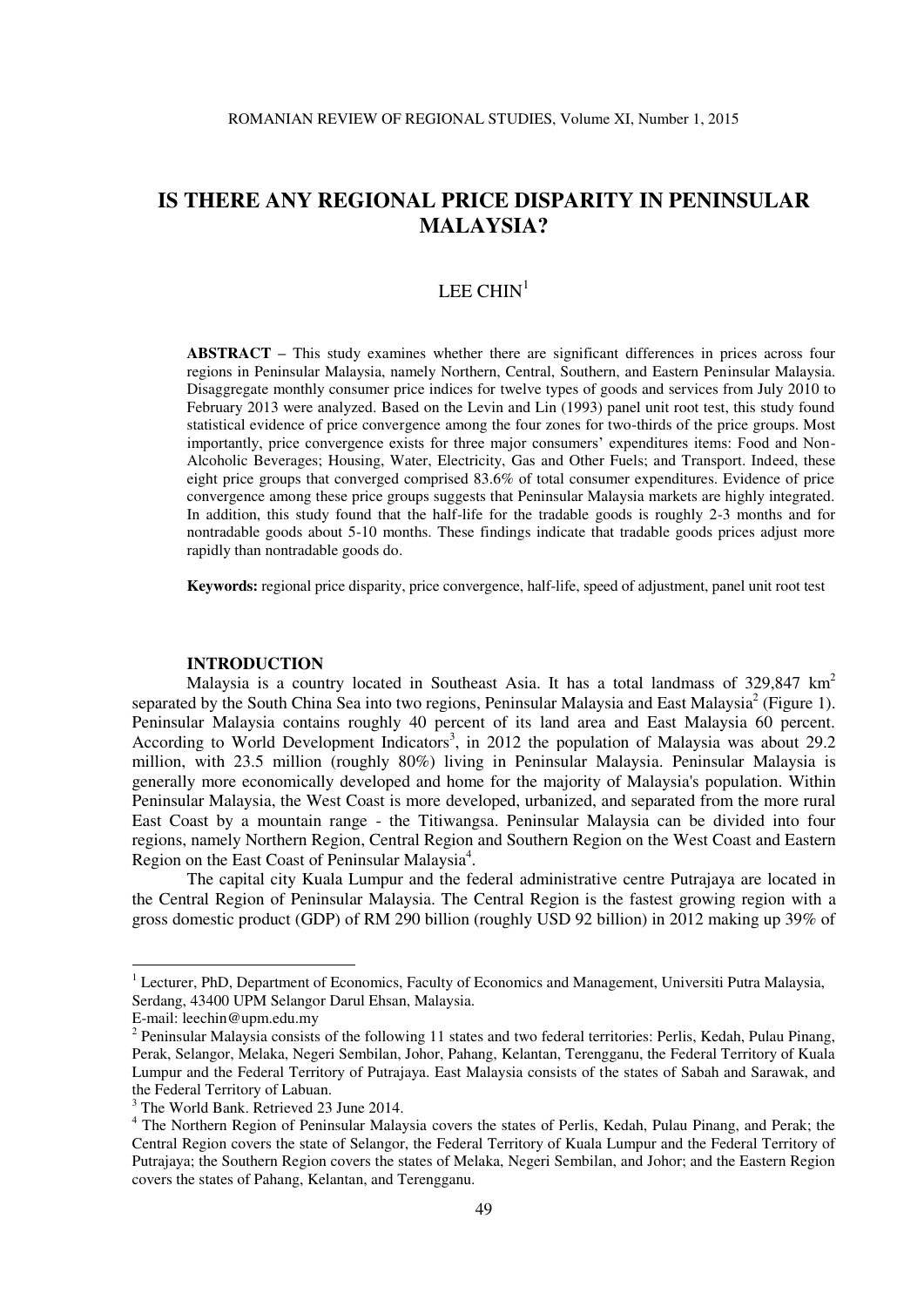the total GDP of Malaysia<sup>5</sup>. This region also has the highest population density and the most developed infrastructure. It contains Malaysia's biggest airport - the Kuala Lumpur International Airport (KLIA) and the largest seaport in the country - Port Klang. Due to its strategic location and the government's policy to developed Port Klang into the National Load Centre, almost half of Malaysia's container trade is handled by this seaport, which is located 38 km away from Kuala Lumpur (Khalid, 2006; Suffian et al., 2013). Since most of the goods enter the country through KLIA and Port Klang, it is generally believed that the price of goods in East Coast and East Malaysia is more expensive than in West Coast (Suffian et al., 2013; Babar et al., 2005). However, we cannot simply make judgement without considering other factors. The advantages of lower cost of transportation in Central Region may be offset by higher cost of doing business here. Generally, the rentals and wages in Central Region are relatively higher than other parts of Malaysia<sup>6</sup>. Furthermore, Central Region is linked to the rest of Malaysia by comprehensive air, road and rail connections. Therefore, distributions of goods to other parts of Malaysia can be done relatively fast and easy. Hence, goods in other parts of Malaysia are not necessary more expensive.



**Figure 1.** *Peninsular Malaysia and East Malaysia* Source: Hazrin et al., 2013, p. 2015

The issue of regional price disparity shall be examined empirically. Price disparity between Peninsular Malaysia and East Malaysia is well documented by Lee and Habibullah (2008). They found evidence of price convergence for 5 price groups and evidence of price divergence for 4 types of goods and services. However, there has been no study to date that compares the consumer prices

-

<sup>&</sup>lt;sup>5</sup> Gross Domestic Product (GDP) by State in 2012. Department of Statistics, Malaysia. Retrieved 30 June 2014.

<sup>&</sup>lt;sup>6</sup> Mean and median monthly salaries and wages by state and sex, Malaysia, 2012. Department of Statistics, Malaysia. Retrieved 3 July 2014.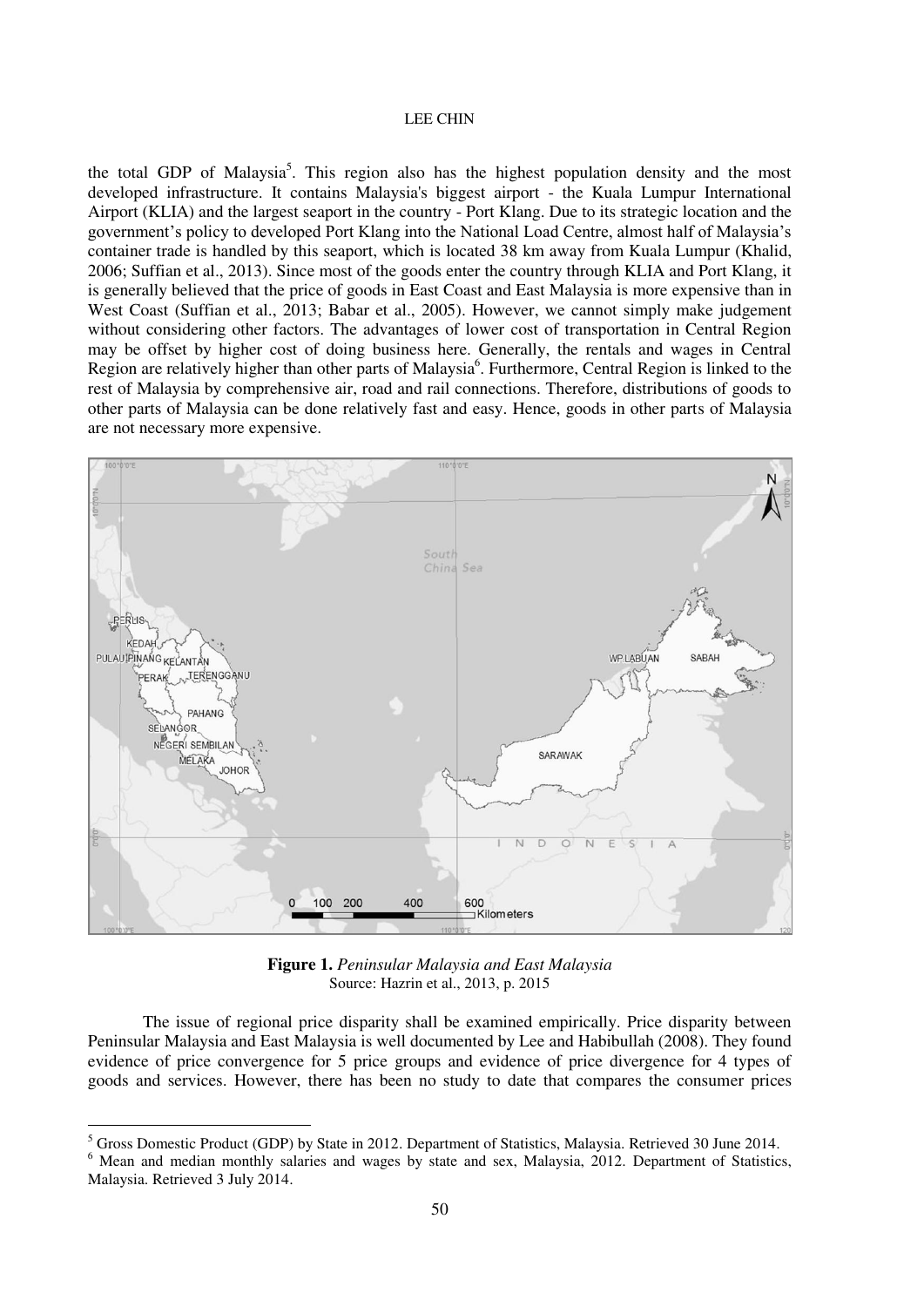between the various regions within Peninsular Malaysia. It is uncertain whether regional price disparity exists across regions within Peninsular Malaysia.

To document these potential differences systematically, this study examines in detail whether there are significant differences in price level across specific regions in Peninsular Malaysia by testing the consumer price indices convergence for typical types of goods and services. Specifically, the study seeks to identify whether relative price indices in Peninsular Malaysia share a common trend and basis, and if so, how quickly do these prices revert to that trend following a local price shock?

The current paper differs from Lee and Habibullah's study (2008), focused on intranational price convergence in Malaysia, in several respects:

First, this study employs the latest consumer price index (CPI) classification where items are classified based on the Classification of Individual Consumption According to Purpose (COICOP). Lee and Habibullah (2008) used data prior to 2006 when items in the CPI basket of Malaysia were classified according to the Classification of Household Goods & Services (CHGS).<sup>7</sup>

Secondly, this study examines the disaggregate price data of Peninsular Malaysia by regions namely Northern, Central, Southern, and Eastern Peninsular Malaysia. This is the first study that has examined price convergence across these 4 regions in Peninsular Malaysia. Lee and Habibullah (2008) analyzed price convergence across Peninsular Malaysia, Sabah and Sarawak only.

Finally, this study utilizes the latest data available for 4 regions in Peninsular Malaysia spanning July 2010 to February 2013. Lee and Habibullah (2008) employed data only until 2005.

The outline of the paper is as follows. Section 2 discusses the Consumer Price Index (CPI) measurement in Malaysia. Section 3 briefly presents the theory on the evidence of price convergence. Section 4 introduces the research method and describes the data. Section 5 reports the results of econometric analysis and discusses the findings. Finally, Section 6 concludes with a discussion of limitations and suggestions for future research.

# **THE MALAYSIAN CONSUMER PRICE INDEX (CPI)**

The Consumer Price Index (CPI) measures the percentage change over time for the cost of purchasing a constant basket of goods and services that represent the average pattern of purchases made by a particular population group during a specified period. CPI Malaysia is calculated based on the international standard and procedures known as the Laspeyres formula. Table 1 presents the basket of goods and services included in the CPI, together with their weights for the calculation of CPI Malaysia. Prior to 2006, the items in this basket of goods and services were classified using the Classification of Household Goods & Services (CHGS) and the 9 main product groups were: Food; Beverages and Tobacco; Clothing and Footwear; Gross Rent, Fuel & Power; Furniture, Furnishing & Household; Equipment and Operation; Medical Care and Health Expenses; Transport and Communication; Recreation, Entertainment, Education and Cultural Services; and Miscellaneous Goods and Services.

Commencing January 2006, these items were classified based on the Classification of Individual Consumption According to Purpose (COICOP) in the following 12 main groups: Food and Non-Alcoholic Beverages; Alcoholic Beverages and Tobacco; Clothing and Footwear; Housing, Water, Electricity, Gas and Other Fuels; Furnishing, Household Equipment and Routine Household Maintenance; Health; Transport; Communication; Recreation Services and Culture; Education; Restaurants and Hotels; and Miscellaneous Goods and Services (Department of Statistics Malaysia, n.d.).

In summary, three major changes occurred. First, the item of Transport and Communication in CHGS is separated to two different items: Transport; and Communication in COICOP. Second, Recreation, Entertainment, Education and Cultural Services is separated to Recreation Services and Culture; and Education. Third, a new category, namely, Restaurants and Hotels was created.

There are only 9 price groups in CHGS, but 12 price groups in the COICOP. The COICOP classification is thus more detailed. For example, Education is separated from Recreation Services and Culture, which provides more useful segregated information on consumer expenditures.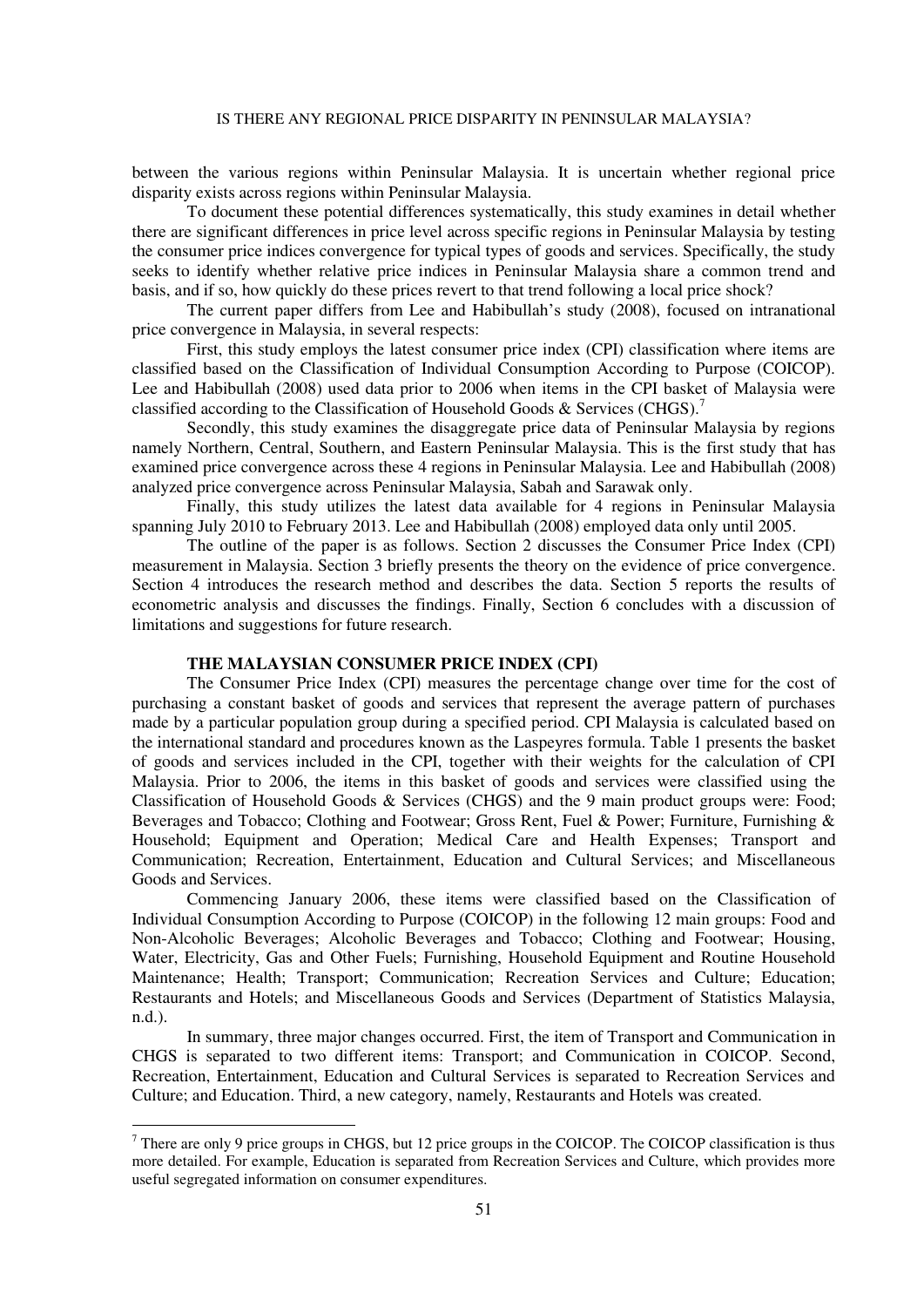The expenditure for each item in the basket of goods and services compared to the total expenditure is designated the relative importance of each item. This relative importance reflects the weight of each particular item in the CPI basket. The effect on price changes for a particular item depends on the weighting of that item for the total expenditure of consumers. According to CHGS, Food; Gross Rent, Fuel & Power; and Transport & Communication are the three major consumer expenditures and comprise 75% of total expenditure (Table 1).

| <b>Classification of Household</b> | Weights           | <b>Classification of Individual Consumption</b> | <b>Weights</b> |
|------------------------------------|-------------------|-------------------------------------------------|----------------|
| <b>Goods &amp; Services (CHGS)</b> | $\left(\%\right)$ | <b>According to Purpose (COICOP)</b>            | $(\%)$         |
| Food                               | 33.8              | Food & Non-Alcoholic Beverages                  | 30.3           |
| Beverages & Tobacco                | 3.1               | Alcoholic Beverages & Tobacco                   | 2.2            |
| Clothing & Footwear                | 3.4               | Clothing & Footwear                             | 3.4            |
| Gross Rent, Fuel & Power           | 22.4              | Housing, Water, Electricity, Gas & Other        | 22.6           |
|                                    |                   | Fuels                                           |                |
| Furniture, Furnishings $\&$        | 5.3               | Furnishings, Household Equipment $\&$           | 4.1            |
| Household Equipment                |                   | Routine Household Maintenance                   |                |
| Medical Care & Health Expenses     | 1.8               | Health                                          | 1.3            |
| Transport & Communications         | 18.8              | <b>Transport</b>                                | 14.9           |
|                                    |                   | Communication                                   | 5.7            |
| Recreation, Entertainment,         | 5.9               | Recreation Services & Culture                   | 4.6            |
| Education & Culture Service        |                   |                                                 |                |
|                                    |                   | Education                                       | 1.4            |
|                                    |                   | Restaurants & Hotels                            | 3.2            |
| Miscellaneous Goods & Services     | 5.5               | Miscellaneous Goods & Services                  | 6.3            |
| <b>Total (All Items)</b>           | 100.0             | <b>Total (All Items)</b>                        | 100.0          |

#### **Table 1.** *Weights in Consumer Price Index for Malaysia*

Source: Ministry of Finance (n.d. a and b)

-

 Further, these three groups, Food and Non-Alcoholic Beverages; Housing, Water, Electricity, Gas and Other Fuels; and Transport remained as the three major consumer' expenditures in the COICOP, which comprise 68% of total expenditures. The main group Food and Non-Alcoholic Beverages carried the highest weighting at 30.3%, followed by Housing, Water, Electricity, Gas and Other Fuels at 22.6% and Transport at 14.9%, respectively.

# **PRICE CONVERGENCE: THE THEORY AND THE EVIDENCE**

 The studies of price convergence are closely related to studies on the law of one price (LOP) and purchasing power parity (PPP). The law of one price establishes that the price of goods should equalize between different economic areas. For the good *j* this law implies that the ratio of relative prices  $P_{RELj}$  is equal to 1:

$$
P_{RELj} = P^{j}{}_{1}/P^{j}{}_{2} = 1
$$
 (1)

where the subscripts  $I$  and  $2$  refer to countries or regions<sup>8</sup>. For further convenience in this current analysis, it is preferable to specify the PPP in logarithmic terms as follows:

PPP:  $ln(P_{RELj}) = lnP^{j} - lnP^{j} = 0$  (2)

<sup>&</sup>lt;sup>8</sup> The law of one price is typically defined for economic areas with different currencies. In this case, the price level for country 2, the 'foreign' country is specified in terms of the domestic currency  $P_2 = EP_1$ , where *E* is the nominal exchange rate.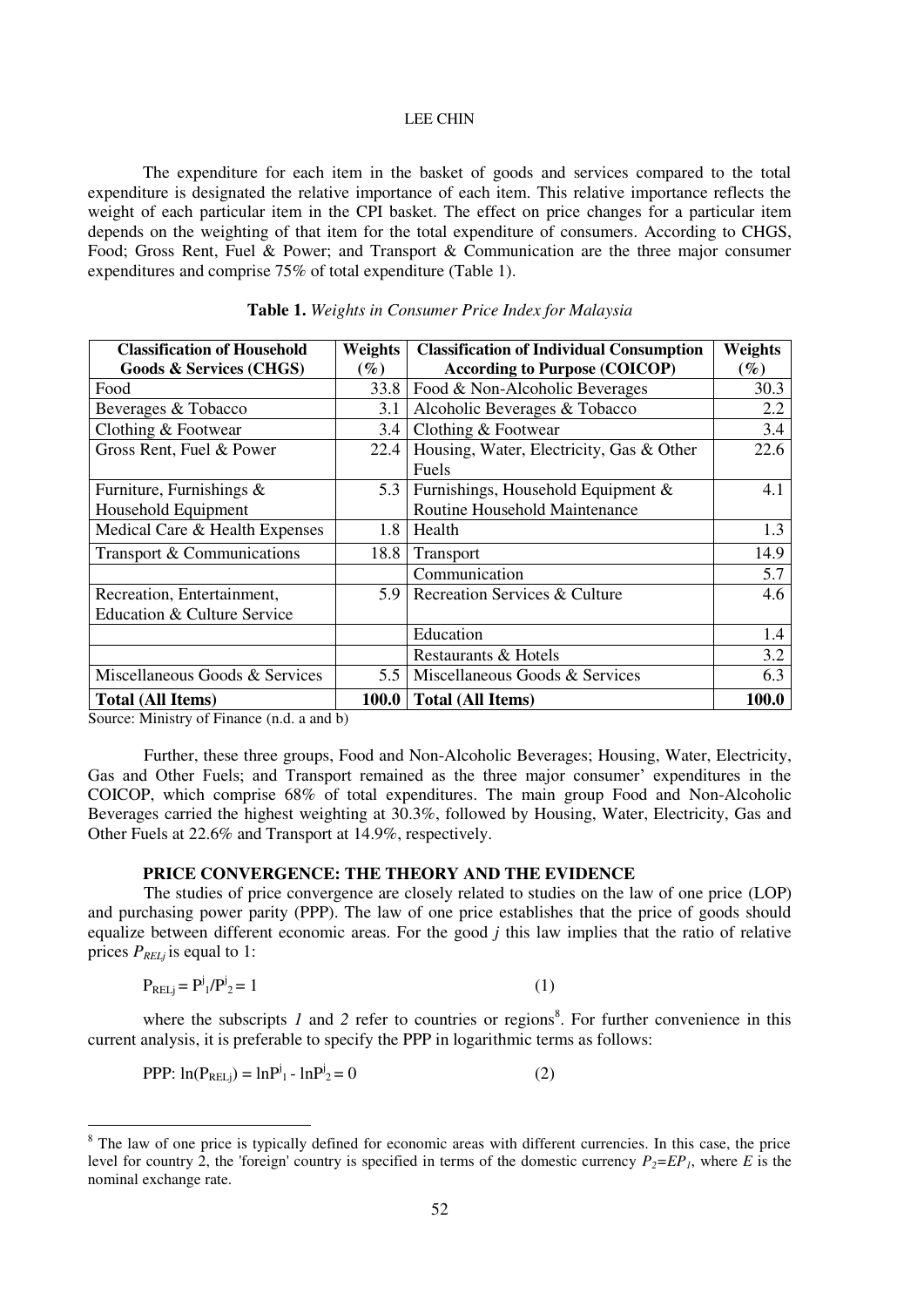The law of one price usually fails to hold, as documented by Isard (1977) and Giovannini (1988). The existence of tariffs, nominal exchange rates (between countries) or transportation costs sets a wedge between the prices of the same products in different countries. However, more recent evidence studied the law of one price within countries (i.e. within a monetary union), thus eliminating the effects of tariffs and nominal exchange rates (Engel,Rogers, 1996; Parsley, Wei, 1996), and thus, deviations from the law of one price should not persist.

In fact, there is a wide consensus that the PPP hypothesis should be more easily satisfied at the intranational level than when it is analyzed at an international level. Among the reasons for PPP to hold at intranational level are higher markets integration, the absence of trade barriers like tariffs and quotas, and the absence of an exchange rate volatility within a country. In addition, price indices within a country are expected to be more homogeneous than price indices between countries since those price indices within a country are collected by the same statistical institution and the basket of goods is thus more homogeneous.

In recent years, there has been an increasing amount of literature on the issue of price convergence across internal regions within a single economy. However, most of the empirical evidence on intranational price convergence has focused on cities in North America, such as those in the United States, Canada, and Mexico. For example, Tootell (1992), Parsley and Wei (1996), Engel and Rogers (2001), Chen and Devereux (2003), Cecchetti et al. (2005), Sonora (2008), Chmelarova and Nath (2009) and Rangkakulnuwat et al*.* (2011) focused on cities in the United States. Ceglowski (2003) and Li and Huang (2006) looked at Canadian cities; Sonora (2005) studied Mexico cities, while Engel and Rogers (1996) and Jenkins (1997) examined both the United States and Canadian cities.

There is fewer empirical studies that address intranational price convergence on other geographical areas. Several studies were devoted to intranational price convergence in the Asian region. Esaka (2003), Nagayasu and Inakura (2009) examined whether consumer price indices convergence exist between major Japanese cities. Esaka (2003) looked at 13 prices for 7 Japanese cities while Nagayasu and Inakura (2009) used aggregate CPI for 47 Japan cities. Further, Morshed et al. (2006) analyzed the aggregate CPI convergence for 25 Indian cities; Oh and Han (2009) studied the price convergence for 13 prices in 6 Korea cities; Lee and Habibullah (2008) examined 9 disaggregate price convergences among 3 regions in Malaysia; and Woo and Lee (2009) investigated the aggregate CPI convergence for 29 regions in China. Similar published work on other geographical areas includes Carrion et al. (2004) for aggregate CPI for 50 Spanish cities, and Chaudhuri and Sheen (2004) for 8 goods or services across 7 major Australian cities.

There is only one study on intranational price convergence in Malaysia, namely that of Lee and Habibullah (2008). The authors analyzed the price convergence for Peninsular Malaysia, Sabah, and Sarawak for 9 types of price groups for the period 1990-2005. By employing a panel unit root test, they found evidence of price convergence for 5 groups and price divergence for 4 goods and services. Although Peninsular Malaysia, Sabah and Sarawak are in one country, as claimed by Lee and Habibullah (2008), the South China Sea that separates Sabah and Sarawak from Peninsular Malaysia does matter for the price disparity. Therefore, this study assesses whether there is price disparity within Peninsular Malaysia, namely between Northern, Central, Southern, and Eastern regions.

# **METHODOLOGY AND DATA**

The analysis of this study proceeded as follows. First, we are interested in whether relative prices between the regions studied are unit-root processes. That is to say, we ask whether the relative prices between regions contain a unit root, under which they will then diverge from one another. The alternative hypothesis in our statistical tests asks whether the level of relative prices in various regions converges into a steady-state value over the long run. For this purpose, we conducted a Levin and Lin (LL) panel unit root test on the relative prices or real exchange rates,  $q_{it}$ 

$$
q_{i,t} = \ln(P_{i,t}/P_{0,t})
$$
\n
$$
\tag{3}
$$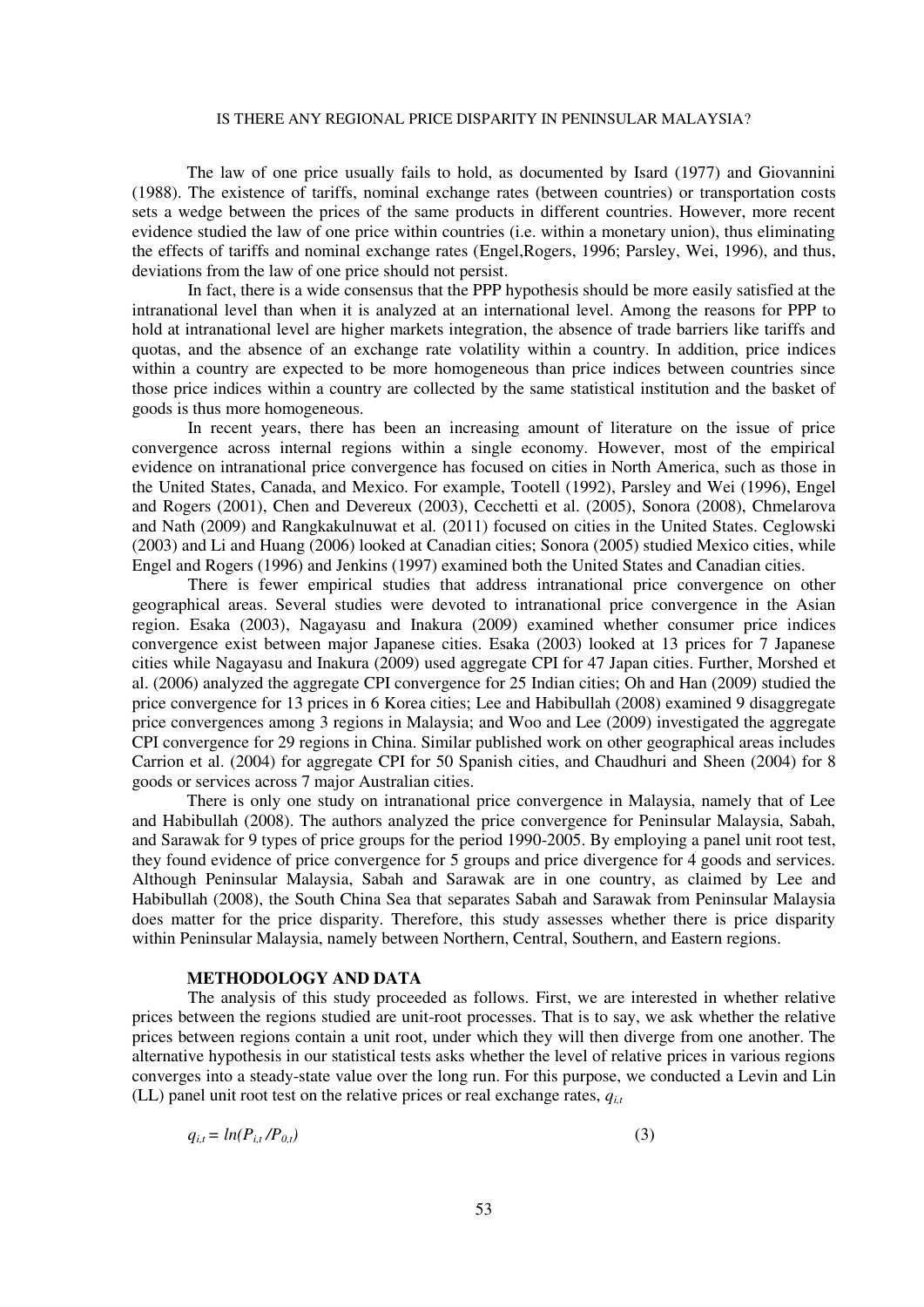where  $P_{i,t}$  is the consumer price index (CPI) for zone *i* and  $P_{0,t}$  is the CPI for the numerarie region.<sup>9</sup> If the unit root hypothesis cannot be rejected, we will conclude that intranational price convergence is rejected by the data. In this event, the price level of different regions will tend to diverge over time. Hence, regional price disparity exists. To the contrary, if the relative price is a mean reverting process, a tendency exists for the price level to return to its equilibrium parity path. We will then conclude that the relative prices converge to a steady-state value over the long run. Hence, regional price disparity does not exist.

Second, having obtained evidence that relative prices converge across regions, we are then interested in the speed of converge based on the persistence parameters: the  $\rho_i$ . Following Cecchetti et al. (2002), the approximate half-life of a shock to  $q_{i,t}$  is computed as:

$$
half-life = -\ln(2)/\ln(\rho_i) \tag{4}
$$

Our data source is the Department of Statistics Malaysia. Monthly disaggregate CPI for the twelve main groups spanning July 2010 to February 2013 for 4 regions of Peninsular Malaysia, namely Northern, Central, Southern, and Eastern Peninsular Malaysia were used in this analysis.

# **THE ECONOMETRIC ANALYSIS AND DISCUSSION**

In order to determine whether there is any significant difference in price levels across 4 regions in Peninsular Malaysia, the Levin-Lin (LL) panel unit root test was used to test whether or not relative prices between these regions are unit-root processes. If the relative prices between regions contain a unit root, this finding will indicate that they are diverged from one another. Hence, there would be a significant difference in price levels across 4 regions in Peninsular Malaysia. Table 2 reports the results obtained from the Levin-Lin (LL) panel unit root test for 12 relative prices.

| Goods                                                            |                      | adj $\rho$               | half-life |
|------------------------------------------------------------------|----------------------|--------------------------|-----------|
| Food & Non-Alcoholic Beverages                                   |                      | 0.74                     | 2.34      |
| Alcoholic Beverages & Tobacco                                    |                      | 0.77                     | 2.66      |
| Clothing & Footwear                                              | $-3.56^{\circ}$      | 0.76                     | 2.57      |
| Housing, Water, Electricity, Gas & Other Fuels                   |                      | 0.76                     | 2.54      |
| Furnishings, Household Equipment & Routine Household Maintenance | $-0.55$              |                          |           |
| Health                                                           | $-1.99^{b}$          | 0.78                     | 2.84      |
| <b>Transport</b>                                                 | $-1.81^{\rm b}$      | 0.87                     | 5.14      |
| Communication                                                    | $-5.97$ <sup>a</sup> | 0.36                     | 0.68      |
| Recreation Services & Culture                                    | $-0.72$              |                          |           |
| Education                                                        | 1.81                 | $\overline{\phantom{0}}$ |           |
| Restaurants & Hotels                                             |                      | 0.93                     | 9.70      |
| Miscellaneous Goods & Services                                   | $-0.78$              |                          |           |

**Table 2.** *Results from Levin-Lin Panel Unit Root Test* 

Note: a and b denote significance at 1% and 5% level, respectively

-

The results do show that we can reject the null hypothesis for a unit root in 8 out of 12 cases at the 5% significance level. The unit root null was rejected by the LL test for Food and Non-Alcoholic Beverages; Alcoholic Beverages and Tobacco; Clothing and Footwear; Housing, Water, Electricity, Gas and Other Fuels; Health; Transport; Communication; and Restaurants and Hotels. These 8 groups carried a weighting of 83.6% of total consumer expenditures. Evidence of stationary among these price groups (relative to a common numeraire) implied that shocks to Peninsular Malaysia region relative prices do not drive the prices away from the average Peninsular Malaysia price. Hence, there

 $9$  For this study, the respective CPI for Peninsular Malaysia was used as the numerarie.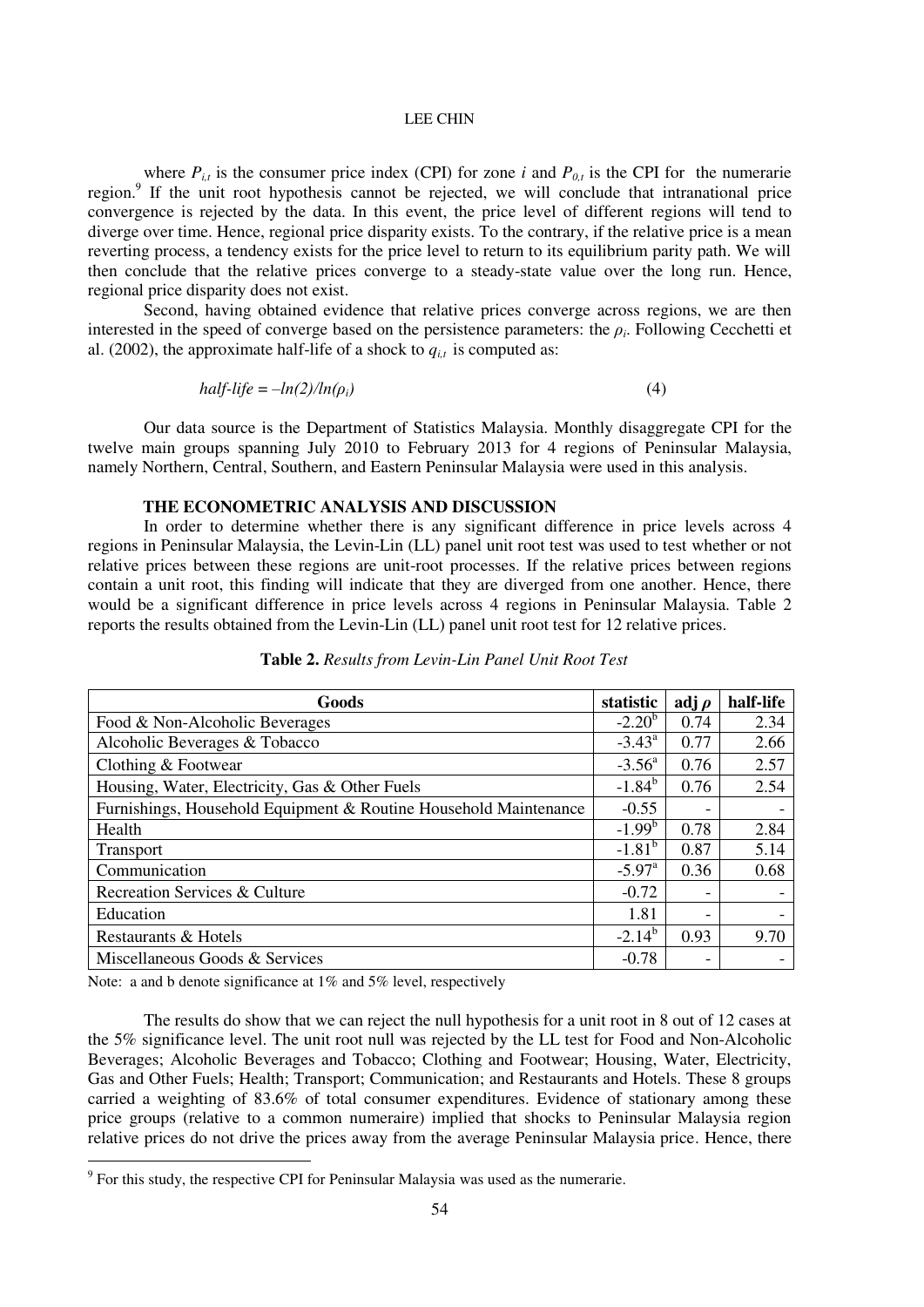is strong support for price convergence for these groups of goods across 4 regions in Peninsular Malaysia. As expected, price convergence was found for tradable goods like Food and Non-Alcoholic Beverages; Alcoholic Beverages and Tobacco; and Clothing and Footwear. Interestingly, price convergence held for Housing, Water, Electricity, Gas and Other Fuels; Health; Transport; Communication; and Restaurants and Hotels, perhaps these may be nationally regulated prices. The LL test was unable to reject the null hypothesis for Furnishing, Household Equipment and Routine Household Maintenance; Recreation Services and Culture; Education; and Miscellaneous Goods and Services. Hence, there exists divergence between the prices of these goods in different regions in Peninsular Malaysia. These goods are also probably the most non-tradable of the examined goods.

Next, we calculated the estimated half-life for those relative prices that did converge. Among the different commodity groups, Communication had the lowest half-life (0.68 months), followed by Food and Non-Alcoholic Beverages (2.34 months), Housing, Water, Electricity, Gas and Other Fuels (2.54 months), Clothing and Footwear (2.57 months), Alcoholic Beverages and Tobacco (2.66 months), Health (2.84 months), Transport (5.14 months), and Restaurants and Hotels (9.70 months). Generally, the convergence rate for tradable category was much faster than the nontradable category. The half-life of the price gap for tradable goods such as Food and Non-Alcoholic Beverages; Alcoholic Beverages and Tobacco; and Clothing and Footwear was roughly 2-3 months, but it was 5- 10 months for nontradable goods like Transport; and Restaurants and Hotels.

Our results are quite consistent with the findings of Lee and Habibullah (2008). They also found price convergence for Clothing and Footwear as well as for the three main items of CPI, i.e. Food; Gross Rent, Fuel & Power; and Transport and Communication. For half-life, our estimated halflives were shorter than Lee and Habibullah's (2008) estimations. Our results estimated a half-life of 2 - 3 months for tradable goods and 5-10 months for nontradable goods; their results estimated a halflife of 1-2 years for tradable goods and 10 years for nontradable goods. This variance can be explained by the fact that this study examined the price convergence among 4 regions that are located on the same peninsula and well connected by road, air, sea, and rail, thus making the movement of goods from one region to another region easier and with lower costs. However, Lee and Habibullah (2008) analyzed the price convergence for Peninsular Malaysia and East Malaysia that are separated by the South China Sea and where the movement of goods is only possible using sea and air. This difference in the type of transportation will naturally increase both transportation time and costs. Even though Peninsular Malaysia and East Malaysia are in the same country, there were still a few minor customs legislations in these regions that operated separately. These would affect the movement of goods from one region to the other, thus creating a bumpy journey through different bureaucracies. Hence, the longer estimated half-life obtained by Lee and Habibullah (2008).

# **CONCLUSION**

This study investigated whether there are significant differences in price levels across 4 regions in Peninsular Malaysia by testing their consumer price indices convergence for various types of goods and services from July 2010 – February 2013. Based on panel unit root tests, we found statistical evidence of price convergence between the 4 regions for the majority of price groups in Malaysia. Most importantly, price convergence existed for the three major consumer expenditures items, namely Food and Non-Alcoholic Beverages; Housing, Water, Electricity, Gas and Other Fuels; and Transport. Evidence of a mean reversion among these price groups suggests that the prices of these goods and services tend to converge over time. The results also revealed that there are significant differences in price levels across the 4 regions under analysis for a few goods and services. Price groups for most of the nontradable goods like Furnishings, Household Equipment & Routine Household Maintenance; Recreation Services and Culture; Education; and Miscellaneous Goods & Services show little evidence of convergence. These markets were characterized by substantial price disparities. To sum up, evidence of stationary among the price groups of Food and Non-Alcoholic Beverages; Housing, Water, Electricity, Gas and Other Fuels; and Transport strongly supports price convergence within Peninsular Malaysia since the expenditures of these three items comprise 68% of total consumers' expenditures in Malaysia. Indeed, all the 8 price groups that converged comprise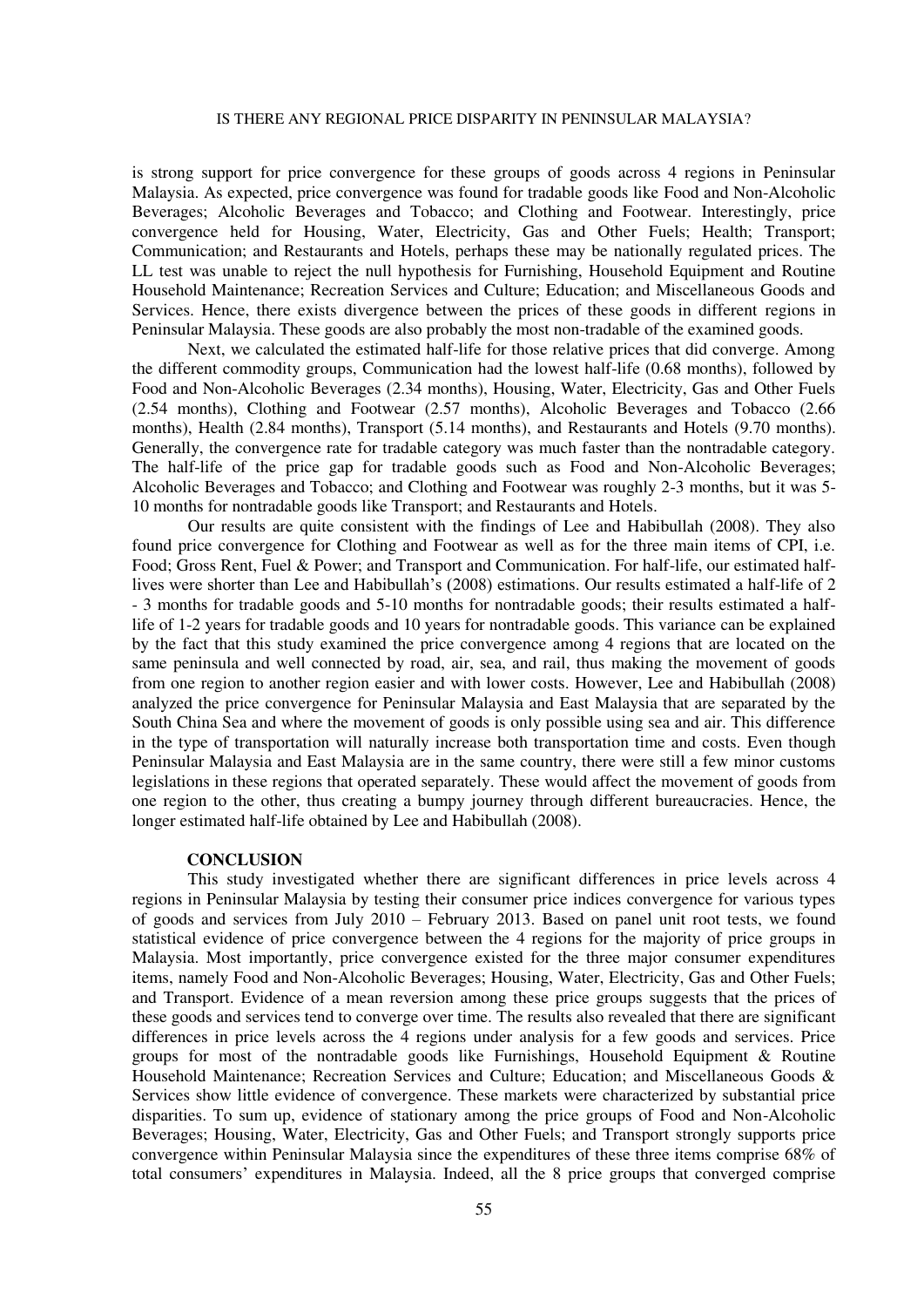83.6% of total consumers' expenditures. Hence, we conclude that there is no regional price disparity in Peninsular Malaysia.

In term of the speed of convergence, our empirical estimates showed the half-life for the tradable goods to be roughly 2-3 months and for nontradable goods about 5-10 months. Tradable goods prices adjusted more rapidly than nontradable goods. In conclusion, the greater the good toward the nontraded end, the less likely it will be for PPP to hold or prices to converge, and the longer will be the expected half-life of the adjustment process.

The evidence of price convergence across the 4 regions implies that markets are highly integrated in Peninsular Malaysia and any deviation of price will quickly disappear. The short half-life further supports this viewpoint. Indeed, the 4 regions are situated on the same peninsula and well connected by roads, highways and railways. It is thus quite easy to move goods from one zone to another zone. The shorter half-life for tradable goods than nontradable goods also implies that interstate transportation system plays an important role in price convergence. Thus, in order to reduce the price gap across states, government should construct more interstate highways or improve the railway system.

Despite the fact that the pricing situation in Malaysia has always been of great concern for individuals as well as for the Malaysian government, studies on disaggregate prices in Malaysia are scant. The primary purpose of this paper is to establish whether prices behave in a similar manner across the 4 regions under analysis. The answer is quite conclusive and it is 'yes'. The findings of this study can be used by government institutions and policy-makers to formulate new or better policy options. Our focus on the behaviour of disaggregate price indices, which contain broad coverage of goods and services sold in various regions in Malaysia can allow policy-makers to better understand the behaviour of the price of individual goods and services, as well as the price differences among regions in Malaysia. Hence, appropriate and prudent policy actions can be taken according to the type of goods or services. Furthermore, necessary adjustment and proper policy implementation can be made consistent with the domestic economic situation of various regions, a positive step to reduce price or cost of living differences across regions in Malaysia.

Lastly, the sample periods used by Lee and Habibullah (2008) and this study are different. Therefore, a direct comparison cannot be made and we do not know whether the speed of adjustment has been faster over the past decade. Hence, it is recommended that future studies further explore this issue using data from the same sample periods to produce a sounder and more concrete formal comparison between the half-life of regions in Peninsular Malaysia and East Malaysia.

# **REFERENCES**

- BABAR, Z. U., IBRAHIM, M. I. M, SINGH, H., BUKHARI, N. I. (2005), *A Survey of Medicine Prices: Availability, Affordability and Price Components in Malaysia Using the WHO/HAI Methodology,* University College Sedaya International Centre for Research Excellence (CRE), Malaysia.
- CARRION-I-SILVESTRE, J. L., BARRIO, T. D., LÓPEZ-BAZO, E. (2004), *Evidence on the Purchasing Power Parity in Panel of Cities*, Applied Economics, vol. 36, pp. 961-966.
- CECCHETTI, S. G., MARK, N. C., SONORA, R. J. (2002), *Price Level Convergence among United States Cities*, International Economic Review, vol. 43, pp. 1081-1099.
- CEGLOWSKI, J. (2003), *The Law of One Price: Intranational Evidence for Canada*, Canadian Journal of Economics, vol. 36, pp. 373-400.
- CHAUDHURI, K., SHEEN, J. (2004), *Purchasing Power Parity across States and Goods within Australia*, Economic Record, vol. 80, pp. 314-329.
- CHEN, L. L., DEVEREUX, J. (2003), *What can US City Price Data Tell Us about Purchasing Power Parity?*, Journal of International Money and Finance, vol. 22, pp. 213-222.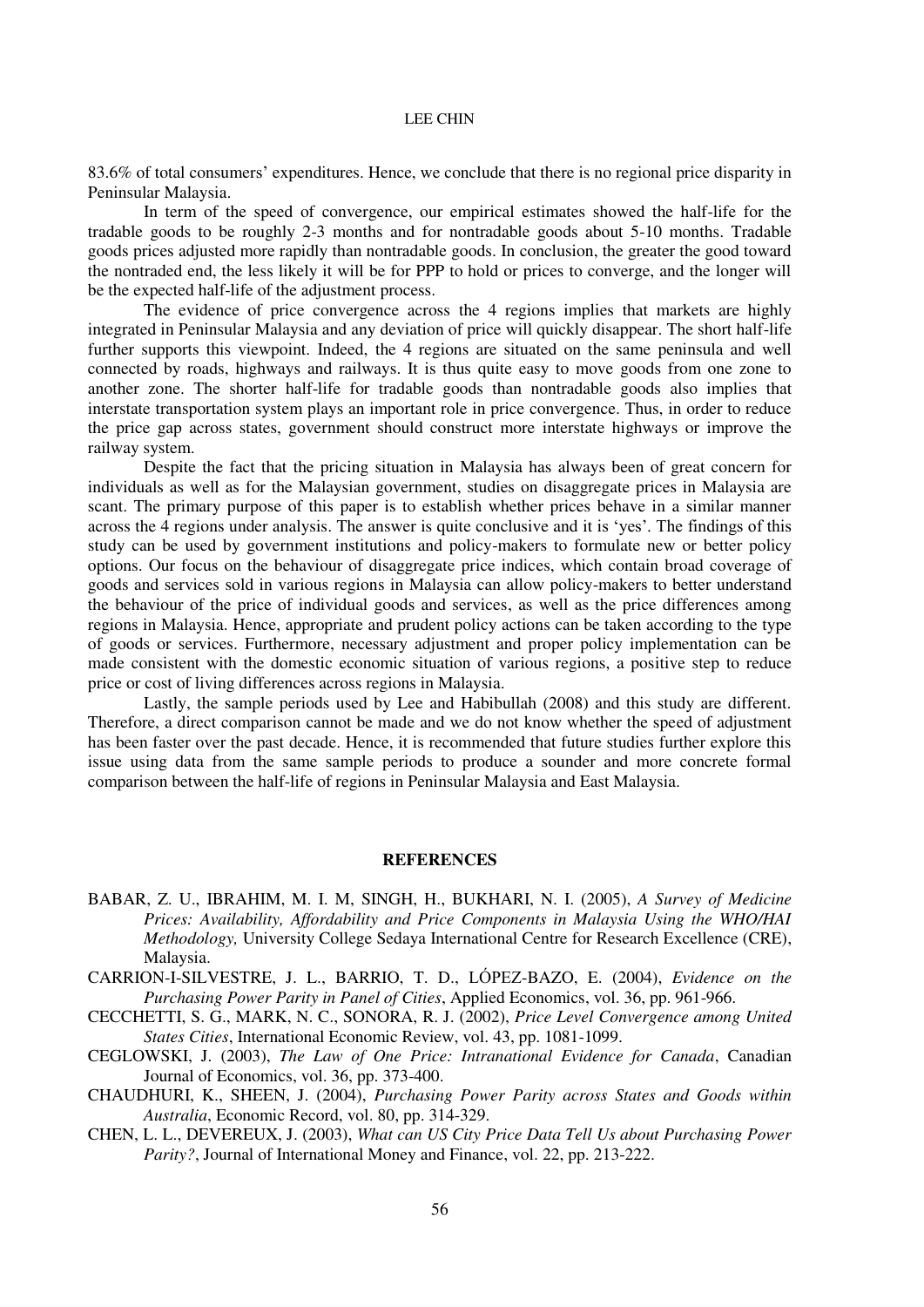- CHMELAROVA, V., NATH, H. K. (2009), *Do Regions Matter for the Behavior of City Relative Prices in the U.S.?*, The Empirical Economics Letters, vol. 8, pp. 1081-1088.
- DEPARTMENT OF STATISTICS MALAYSIA (n.d.), *Malaysia Economics Statistics Time Series 2011: Consumer Price Index*, retrieved on 10 June 2013 from http://www.statistics.gov.my/ portal/download\_Economics/files/DATA\_SERIES/2011/pdf/04Indeks\_Harga\_Pengguna.pdf
- ENGEL, C., ROGERS, J. (1996), *How Wide is the Border*, American Economic Review, vol. 86, pp. 1112-1125.
- ENGEL, C., ROGERS, J. (2001), *Violating the Law of One Price: Should We Make a Federal Case Out of It*, Journal of Money Credit and Banking, vol. 33, pp. 1-15.
- ESAKA, T. (2003), *Panel Unit Root Tests of Purchasing Power Parity between Japanese Cities, 1960-1998: Disaggregated Price Data*, Japan and the World Economy, vol. 15, pp. 233-244.
- GIOVANNINI, A. (1988), *Exchange Rates and Traded Goods Prices*, Journal of International Economics, vol. 24, pp. 45-68.
- HAZRIN, H., FADHLI, Y., TAHIR, A., SAFURAH, J., KAMALIAH, M. N., NORAINI, M. Y. (2013), *Spatial patterns of health clinic in Malaysia*, Health, vol. 5, no. 12, pp. 2104-2109, retrieved on 26 February 2015 from http://file.scirp.org/Html/26-8202451\_41089.htm
- ISARD, P. (1977), *How Far can We Push the 'Law of One Price'*, American Economic Review, vol. 67, pp. 942-948.
- JENKINS, M. A. (1997), *Cities, Borders, Distances, Non-Traded Goods and Purchasing Power Parity*, Oxford Bulletin of Economics and Statistics, vol. 59, pp. 203-213.
- KHALID, N. (2006), *Port Privatization in the Context of a Developing Nation: The Malaysian Experience*, Maritime Institute of Malaysia (MIMA) working paper, retrieved on 1 July 2014 from http://www.mima.gov.my/mima/wp-content/uploads/Msian%20port%20privatzn%20\_26 Dec06 .pdf,
- LEE, C., HABIBULLAH, M.S. (2008), *Price Convergence and Market Integration: Evidence from Malaysia*, International Journal of Economics and Management, vol. 2, pp. 137-146*.*
- LI, N., HUANG, J. (2006), *Price Convergence and Market Integration: Strong Evidence using Canada Data*, The Empirical Economics Letters, vol. 5, pp. 13-28.
- MINISTRY OF FINANCE (n.d.a), *Economic Report 2004/2005*. retrieved on 1 July 2013 from http://www.treasury.gov.my/pdf/economy/er/0405/chapter2.pdf
- MINISTRY OF FINANCE (n.d.b) *Economic Report 2011/2012*, retrieved on 1 July 2013 from http://www.treasury.gov.my/pdf/economy/er/1112/chap3.pdf
- MORSHED, A. K. M. M, AHN, S. K., LEE, M. (2006), *Price Convergence among Indian Cities: A Cointegration Approach*, Journal of Asian Economics, vol. 17, pp. 1030-1043.
- NAGAYASU, J., INAKURA, N. (2009), *PPP: Further Evidence from Japanese Regional Data*, International Review of Economics and Finance, vol. 18, pp. 419-427.
- OH, Y., HAN, K. (2009), *Purchasing Power Parity in Korean City Panels with Disaggregate Price Indices*, Applied Economics Letters, vol. 16, pp. 45-49.
- PARSLEY, D. C., WEI, S. J. (1996), *Convergence to the Law of One Price without Trade Barriers of Currency Fluctuations*, The Quarterly Journal of Economics, vol. 111, pp. 1211-1236.
- RANGKAKULNUWAT, P., MORSHED, A. K. M. M., WANG, H. H., AHN, S. K. (2012), *Price Convergence in US Cities: a Cointegration Approach with Two Structural Breaks*, Applied Economics, vol. 44, pp. 1849-1862.
- SONORA, R. J. (2005), *City CPI Convergence in Mexico*, Review of Development Economics, vol. 9, pp. 359-367.
- SONORA, R. J. (2008), *Bivariate Relative City Price Convergence in the United States: 1918-1997*, Review of Financial Economics, vol. 17, pp. 92-111.
- SUFFIAN, F, ABDUL KARIM, M.R.S., ROSLINE, A.K., FADZIL, K.S. (2013), *Policy Fiasco: The Sabotage of Cabotage Policy Malaysia*, International Journal of Social Science and Humanity, vol. 3, pp. 514-517.
- TOOTELL, G. (1992), *Purchasing Power Parity within the United States*, New England Economic Review, vol. July/August, pp. 15-24.